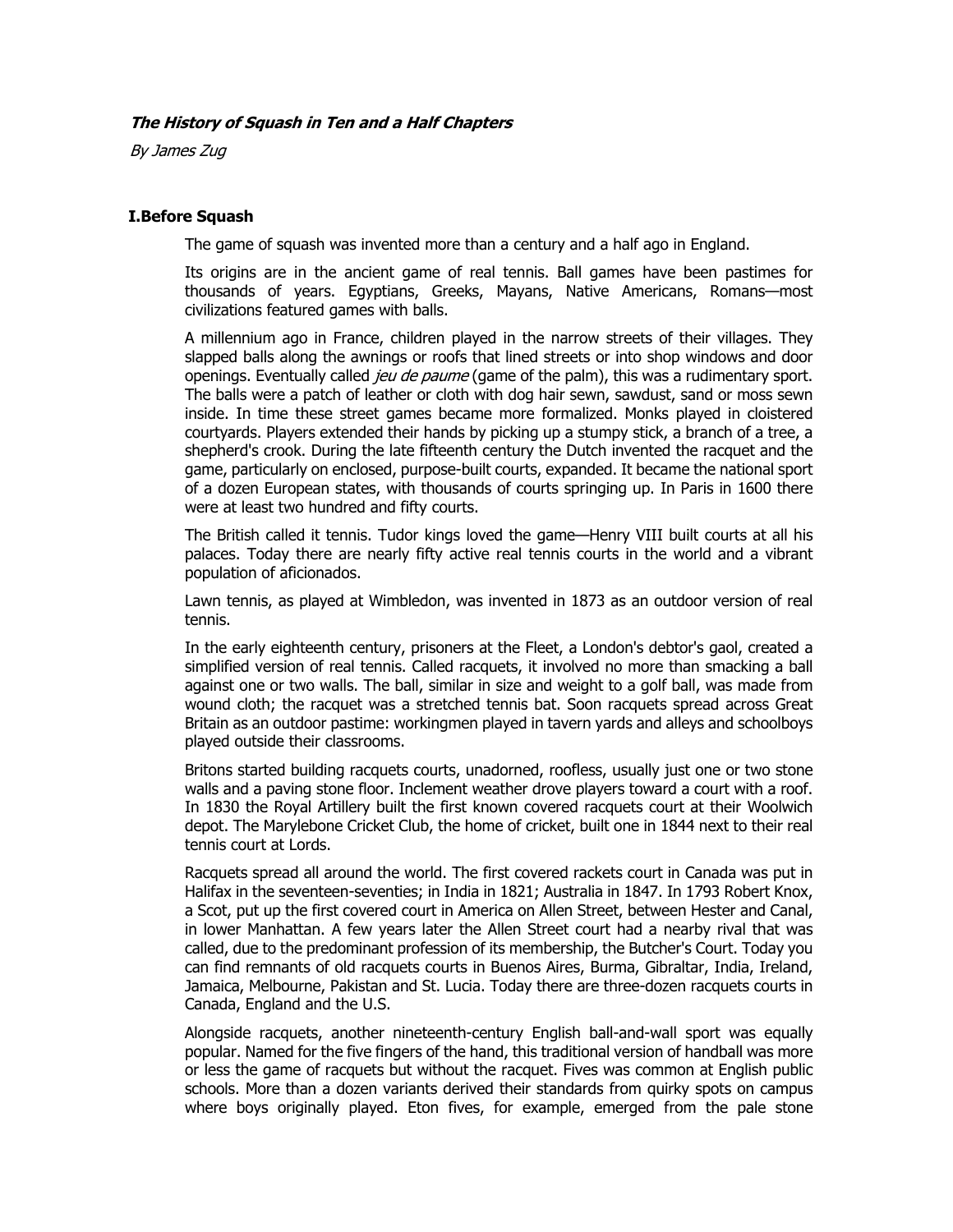buttresses outside the Eton school chapel. There is also Warminster fives, Winchester fives, Clifton fives, St. John's fives, etc., all named after the school that invented it. Like racquets, fives spread around the globe, with purpose-built courts in Australia, Brazil, Ireland, New Zealand, South Africa and Switzerland.

Rugby fives, created at Rugby School (where the sport of rugby football also was started), had an unadorned court twenty-eight feet by eighteen, with side walls that sloped towards the back wall and a two and a half foot tin on the front wall. A Rugby fives court looks suspiciously like a modern squash court—for good reason.

#### **II.Harrow**

The combination of racquets and fives sparked the creation of squash. It occurred at Harrow School, a prestigious English public school outside London.

In the mid-nineteenth century, Harrow boys were addicted to racquets. The chief place to play at Harrow was in the yard outside the main school building. One special nook there, the so-called Corner, had two good side walls and a front wall with a buttress which dropped the ball straight down and a water pipe that might send it anywhere. If the Corner was busy, boys used the stone-walled yards at their boarding houses or village alleys. The Harrow yards and alleys, like the Corner, boasted peculiar hazards: pipes, chimneys, ledges, doors, foot-scrapers, wired windows and fiendishly sloping ground.

Technology intervened. The first patent for the vulcanization of rubber was issued in 1845. Within a few years, balls made of rubber became available. Instead of using the bullet-hard racquets ball, Harrow boys began substituting a larger, slower, hollow rubber ball when they played in their yards and alleys. This bastardized version of racquets was called "baby racquets" or "soft racquets" or "softer." (In those days the word "racquets" was always spelled with a "qu.") Baby racquets was perfect for the young Harrow boys.

On 20 January 1865 Harrow officially opened a new complex of racquets and fives courts. The boys loved the new racquets court (it is still in use at Harrow). The fives courts had a mixed reception. The four new Eton fives courts immediately were filled with activity, but the four new Rugby fives courts never saw much fives play. Instead, boys jumped on there and played their new game of baby racquets.

And this game became the game of squash.

Why did "baby racquets" become "squash?" The Latin root, exquasser, means "to shake out." Although an onomatopoeic explanation could make sense—the word squash could possibly refer to the sound that a rubber ball makes when it smashes against a stone wall the more logical reason relates to a curious Harrow custom. At the same time that Harrow boys were inventing a new form of racquets, they employed a rough-and-tumble version of democracy. Once a year in the main yard, the entire school gathered. Each student voted for the school's cricket keeper (or student coach). After each vote, the rest of the students would kick, cuff and push the voter. This would last an hour and was more or less a general melee. The election was called squash.

## **III.England**

In the beginning, squash was a Harrow game. Much like other public schools and their idiosyncratic sports (like the Eton wall game), it only existed at their school. The boys continued to play in their yards and alleys, as well as in the fives courts. In fact they sometimes called the game "Rugby squash" or "Rugby squash racquets" because it was so often played in the Rugby fives courts.

From the first, the game enchanted. It captured the imagination. The Euclidean violence of the dark ball pin-balling from wall to wall, the chess-like strategies and tactics, the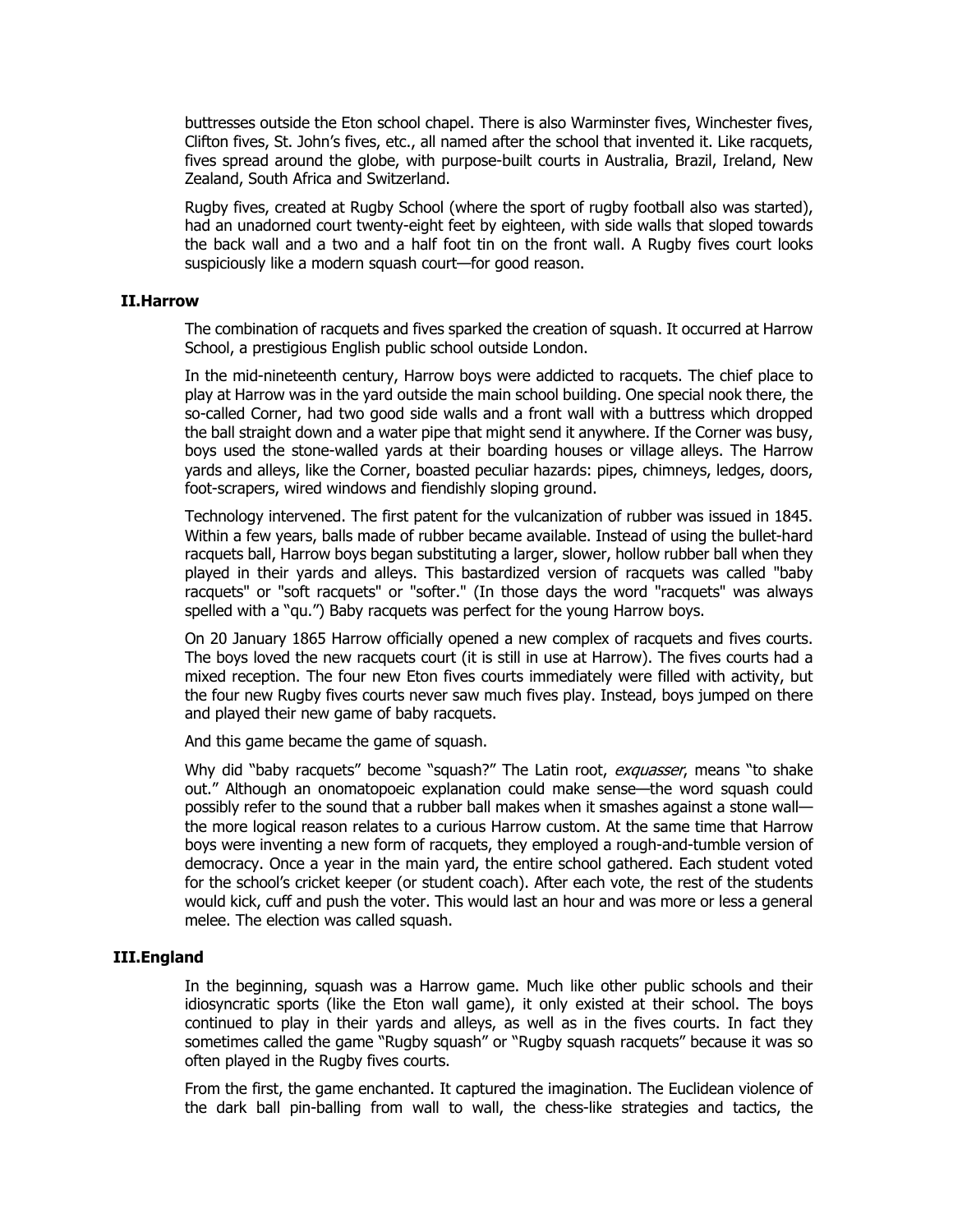gladiatorial, one-on-one nature of the game, the wisdom of finesse versus the flattery of pure power—squash was addictive. The four courts were constantly in use. Shops in the town of Harrow sold new and used squash balls and racquets.

And so it spread. On holidays, Harrow boys packed home balls and racquets. After they graduated, they created courts. Somerville Gibney, Harrow class of 1867 and his brother Gerald, 1868, built a court in a stable loft at their home in Lincoln. Gurney Buxton, Harrow 1882, put a wooden one at Catton Hall in Norwich for a cost of £360—his was first squash court to be depicted in print when an 1890 book ran two pages of its architectural drawings. (It was forty feet by twenty-three and a third.) In 1883 Vernon Harcourt, Harrow 1855, erected one at his home along the Cherwell in Oxford. It was thirty-eight feet by twenty, made of wood, with a tin of thirty inches. Harcourt played with a black ball, a red ball and ball with a hole in it. Several other private houses became adorned with a squash court; the remnants of one, built in the late 1880s by the Holland-Hibbert family at their estate, Munden, in Hertfordshire, are still evident today.

Other English public schools with fives courts, notably Elstree and Rugby, picked it up. Squash made its way to London. Lord's added a court when it erected a pavilion in 1890. Four years later the Bath Club, under the leadership of Lord Desborough, an old Harrovian, put in several courts. In 1905 Queens Club erected two courts. In 1911 the Royal Automobile Club put in three squash courts in the basement of their new clubhouse on Pall Mall. Moreover, squash went up north with the Aberdeen Squash Racquets Club opening in 1908.

In these early years, with no official standards, the courts at clubs varied as much as the ones at private homes. At Lord's, the squash court was forty-two feet by twenty-four, with a twenty-eight inch tin; at Cambridge they divided a sixty by thirty racquets court into three squash courts, each quite tiny; one court at the RAC was exactly thirty-two by eighteen and a half—the size more common in America; Marlborough House, a royal residence, also had an American width until the mid-thirties; one court at Queens was dubbed the Long Court because it thirty-five feet by eighteen. Both the Lord's and Bath courts had electricity, which meant they could be used at night or on rainy days.

After the First World War, the Bath Club built two beautiful courts that had outstanding lighting and in 1922 launched the Bath Club Cup, a squash league for London clubs that greatly increased enthusiasm for the fledgling sport. (It was hard at first: that inaugural season saw players contend with six different court sizes and five different balls.)

Administratively, squash had a slow start in Great Britain. In April 1907 the Tennis, Rackets & Fives Association was founded at Queen's and formed a squash sub-committee. In 1909 this sub-committee issued a preliminary set of rules. Court length and width was considered a matter of local opinion. Cement or stone were preferred to wood for the materials of the court. Two types of balls were the best: "What is required is a fast ball that bounces well but not too high, and does not fly about: a very small hard solid ball or a medium-size thin rubber hollow ball, without a hole." As far as the rules of play were concerned, the subcommittee recommended flexibility. Serving could be either one serve or two, courts could have a cut line on the front wall or not and most delightfully, the man returning could have the right of "refusing a service he does not like."

The sub-committee had no power to enforce its recommendations and another eleven years passed without any official decree on standards. In January 1923 the Royal Automobile Club hosted a meeting of delegates from English clubs where squash was played and formed a "Squash Rackets Representative Committee." The committee chose the slowest of the half dozen different kinds of balls then in vogue as the standard ball and declared the Bath Club court, thirty two by twenty-one feet, as the standard for English squash.

In December 1928 the Squash Rackets Association (now England Squash) was formed to run squash in Great Britain. The SRA immediately began slowing the ball down further. While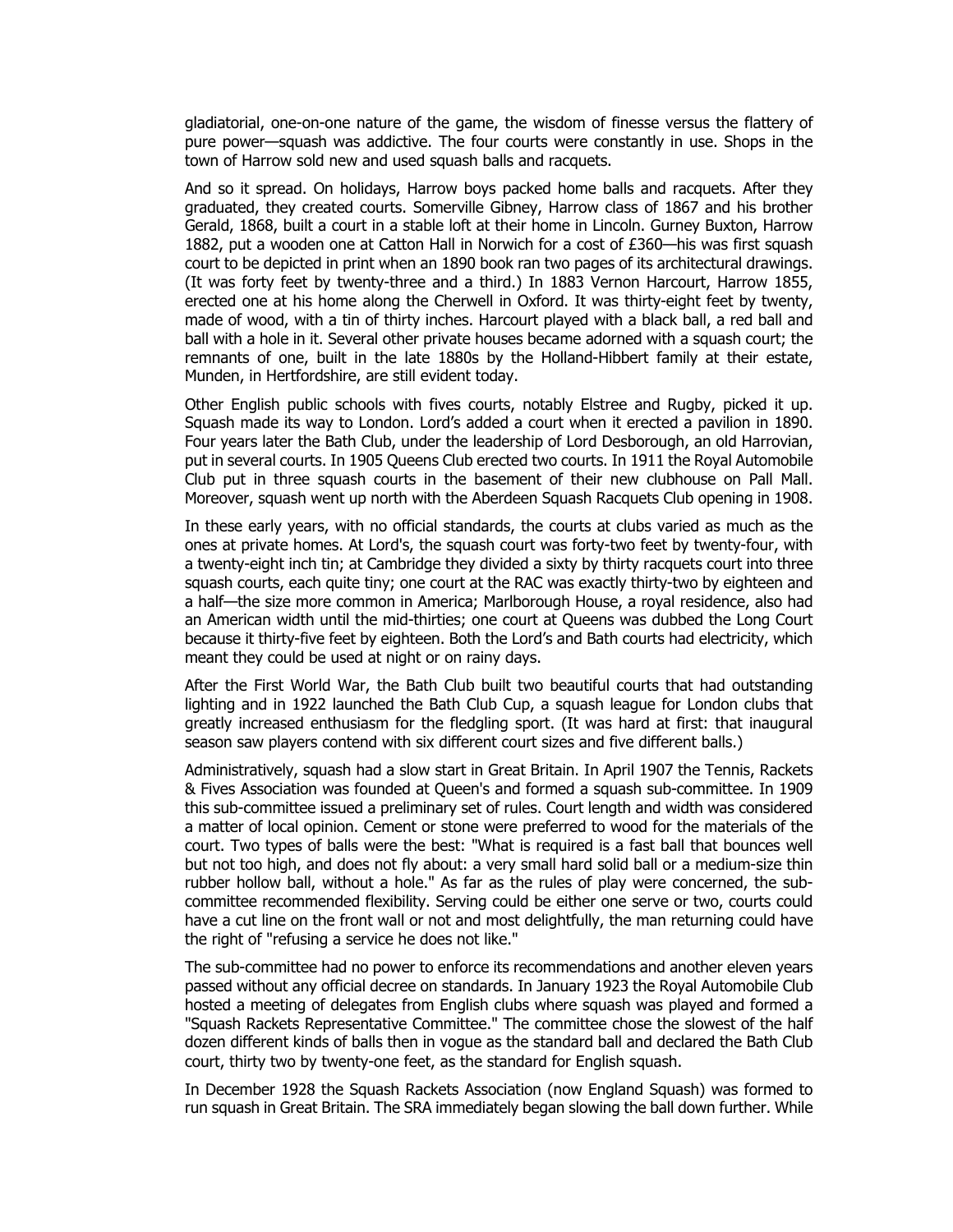the Bath courts served as the model for English squash, the Bath ball, similar to an American ball, was deemed far too large and fast for English sensibilities. Between 1930 and 1934 in a series of incremental changes, the association cut the standard ball's speed almost by half.

#### **IV.U.S.**

The first squash court in North America appeared at St. Paul's School in New Hampshire in 1884. Jay Conover, an avid racquets player, had attended Columbia University in New York with Hyde Clark, a graduate of Harrow. Clark had told Conover about an enjoyable adaptation of racquets that was popular at his alma mater. Conover's four squash courts, built outside a building that contained two racquets courts, were open to the air. Any pupil who annually paid one dollar could use them.

Like in England, the game slowly moved from boarding school to city club. In 1889, the Boston Athletic Association built a fives court, which was soon used for squash. In 1900 the Racquet Club of Philadelphia put in a wooden fives court high in the rafters of the half story in the three and one-half story clubhouse. It measured thirty-one feet by seventeen and a half. Instead of playing fives, the members played squash there. In 1902, Jimmy Potter, a St. Paul's graduate and president of the club, divided a racquets courts into three squash courts. Each court measured thirty-one and a half feet by seventeen and a half and was made of cement, except for a wooden front wall.

Parented by the Racquet Club, squash quickly dispersed around Philadelphia and by 1903 it offered a cup for the winner of a six-club league competition and hosted a Pennsylvania state championship. In 1904 the leaders of the inter-club league founded the United States Squash Racquets Association. The USSRA (now US Squash) set the standard squash court measurements at thirty-one and a half feet by sixteen feet three inches, with a twenty-four inch tin. Scoring was originally first-to-fifteen, hand-in, hand-out (like racquets) and best two of three games.

In 1907 the USSRA ran its first men's national championship. The next year Boston sent a team to the nationals, evidence of the spread of squash beyond Philadelphia. Four years later the USSRA changed the scoring rules to best three out of five, and one could score a point whether serving or not. In 1920 the USSRA changed its standard to thirty-two feet by eighteen and one-half.

By the 1920s, the world figured out there was a problem. Just like its parent games of racquets and fives, squash had developed different, unstandardized versions around the world. Squash coalesced around two versions: the twenty-one foot court popularized by England and called softball and the eighteen-and-a-half foot court in North America called hardball.

For the next seventy years there were two types of squash, softball on a wide court and hardball on a narrow court. It was analogous to tennis, with clay, grass and hard courts. The division persisted until the 1980s in Canada and the early 1990s in the U.S. and Mexico, when North America switched from hardball to softball. Today there are still more than a thousand hardball courts in North America, but the world finally plays the same game.

### **V.Global**

Squash appeared in a tremendous variety of guises in countries around the world.

Asia was one of the first places to get courts. In 1898 the Chiengmai Gymkhana Club built a court made of teak wood. The first courts in what is now Pakistan were built in 1901 at the Peshawar Club, when a racquets court was converted. The first courts in India probably were at the Bombay Gymkhana Club, when their 1882 racquets court was converted to squash.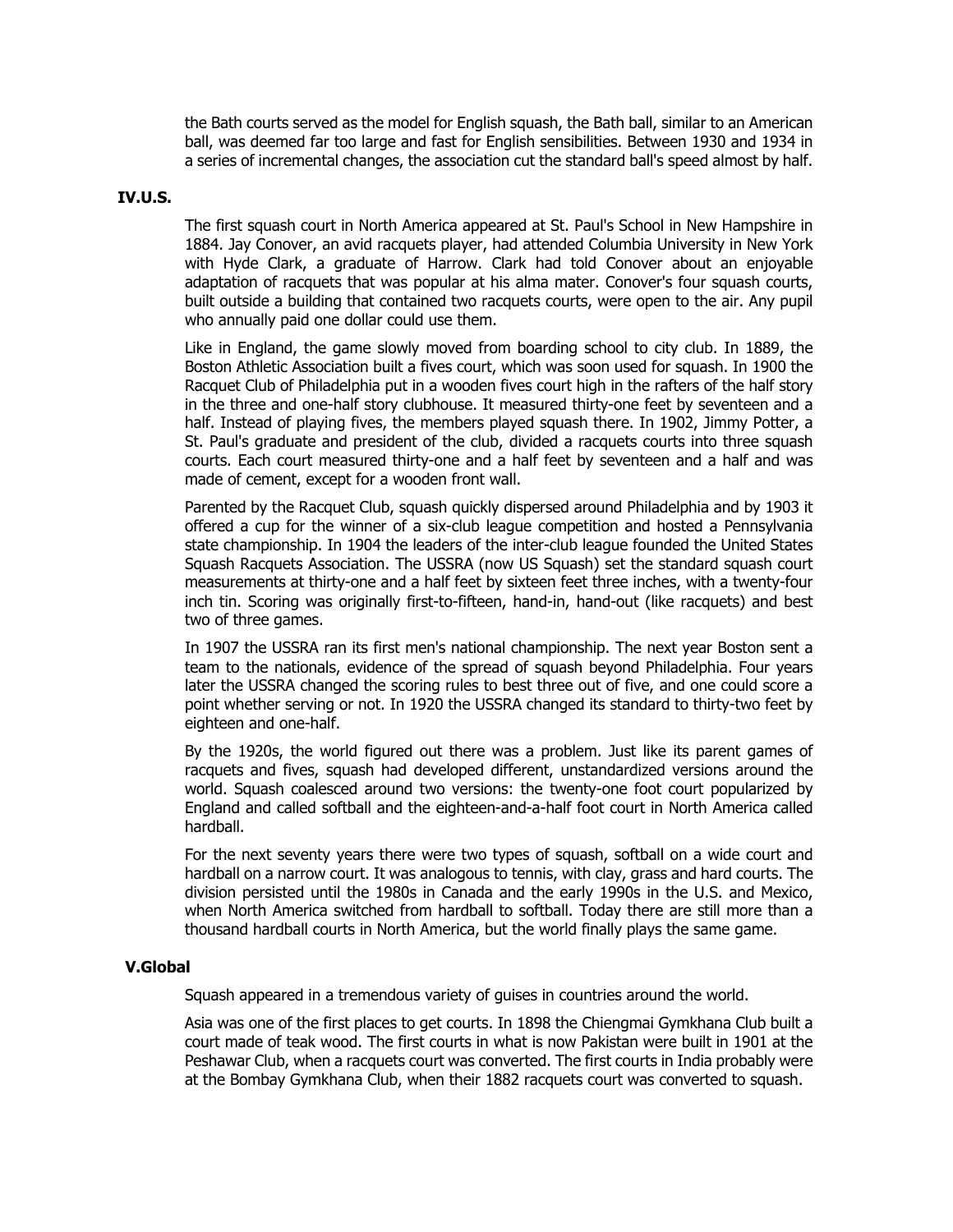The first bonafide court in Canada appears to have been built in 1904 at the St. John's Tennis Club in Newfoundland. Sir Leonard Outerbridge, whose two brothers were on the club's building committee, sent the proper dimensions from Marlborough College in England where he was studying. The dimensions were of a Rugby fives court, with no back wall. In 1911 three clubs, the Montreal Racquet Club, the Toronto Racquet Club and the Hamilton Squash Racquets Club, formed the Canadian Squash Racquets Association (now Squash Canada) and hosted the first national amateur championships. It soon standardized a thirty-four by nineteen court (with a twenty-two inch tin). In 1921 the CSRA made formal application to the USSRA for affiliation and a year later switched to the American standards.

In 1906 the Country Club Johannesburg built an open-air court that was wider than the American size and four years later began hosting a national championship. The Sudan Club in Khartoum had six courts, all unroofed. Government House in Dar es Salaam boasted a fine, open-air court, with a stone floor. In Kenya the Nairobi Club had two English standard courts made from knotless cedar, but the Muthiaga Club nearby had stone floors and an American width.

In Stockholm the first courts were made with walls of powdered marble. In France the first courts were at the Societe Sportive du Jeu de Paume, where in the late nineteen-twenties Pierre Etchebaster turned a real tennis court into four tiny squash courts, each with a cement floor. In 1930 Siemens built four courts at its electronics factory in Berlin. The Irish amateur championships began in 1931; Scottish in 1935; the Danish and Swedish in 1936; the French in 1937; Welsh and Maltese in 1938; and the Dutch in 1940.

In the Antipodes, squash quickly became a popular sport. New Zealand played in an English court with an American ball, a combination that was not resolved until the thirties. In 1913 a racquets court at the Melbourne Club was split into two squash courts. In 1927 the Royal Melbourne Tennis Club built a court that was nearly as big as a racquets court. In 1934 the Squash Rackets Association of Australia was formed and three years later both Victoria and New South Wales formed their own state associations.

The St. James's Barracks in Port of Spain, Trinidad had one open-air, concrete-floored court that was American-sized in width. Bermuda also saw its first courts, built at private homes as well as at the navy's base on Ireland Island and the garrison at Prospect.

## **VI.Post-War**

Squash reached a tipping point in the aftermath of the Second World War. Wherever more courts were built and more courts were accessible, it blossomed.

Egypt was a great example of an ex-British colony taking to the game. In the 1930s the Egyptian ambassador to Great Britain in London, Abdel Fattah Amr Bey, claimed six British Opens as well as the inaugural Egyptian championships. After the war, more Egyptians joined expatriates on court in Cairo and Alexandria, and British Open champions like Mahmoud Karim in the 1940s and A. A. Abou Taleb in the 1960s continued the winning tradition. But the real renaissance came in 1996 when Egypt's leading newspaper, Al-Ahram, sponsored a men's glass-court tournament at the Pyramids of Giza. When local Ahmed Barada reached the finals amidst tremendous media attention, there was an explosion of interest in the game, leading directly to today's dominance by Egypt's professionals.

Likewise, Pakistan was another sleeping squash giant that awoke because of one man's achievements in a tournament. Hashim Khan stunned the world by winning the 1951 British Open and became a national hero. In the 1960s the Pakistan Air Force Squash Centre opened in Peshawar and a renovated and public Punjab Club opened in Lahore; and later the PIA Squash Complex opened in Karachi. The Khan family dynasty included a number of world champions including the greatest player ever, Jahangir Khan, but the dozens of other top players emerged from Pakistan, which spoke to the widespread popularity of the game and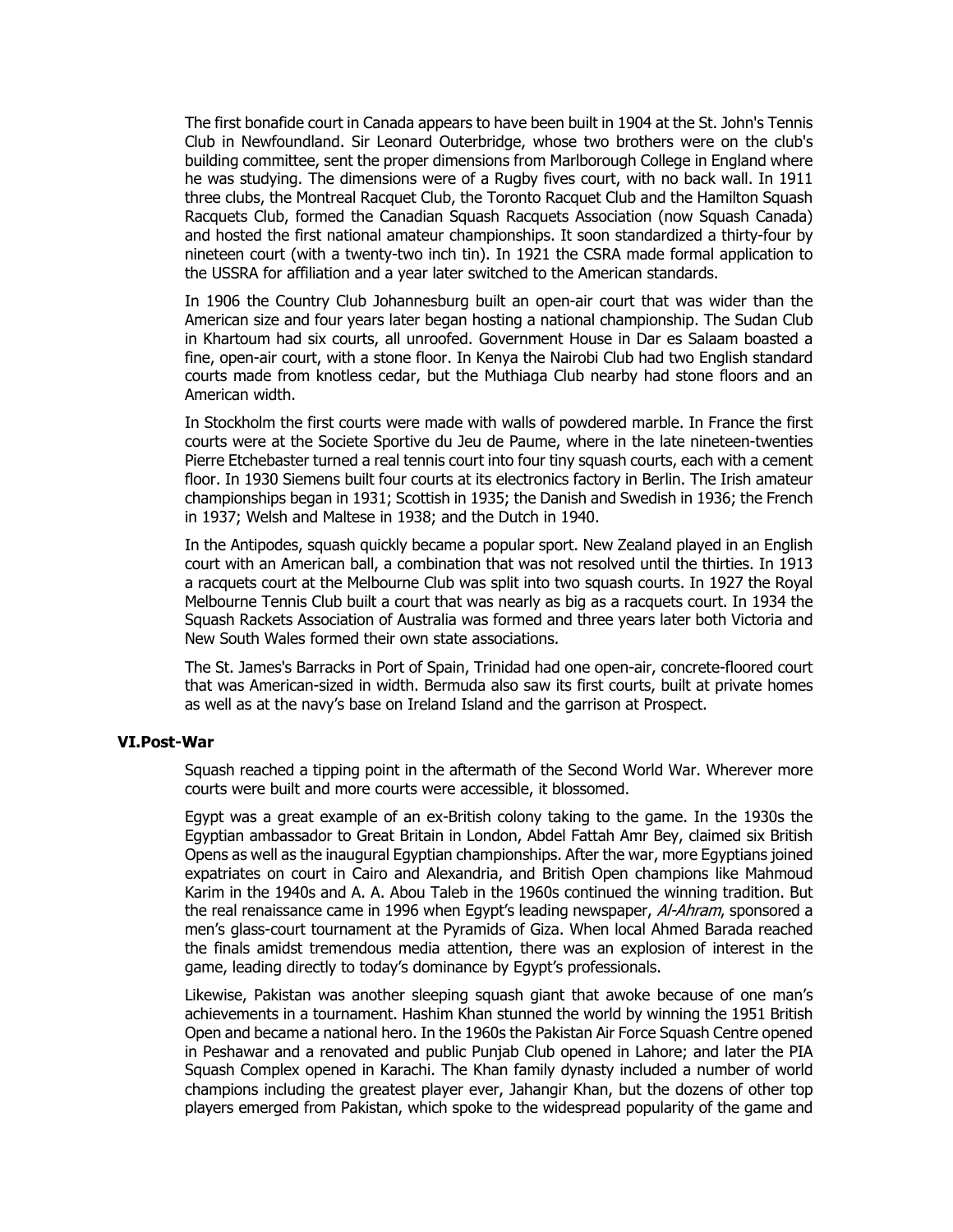governmental support. With less than forty courts in the country at Partition in 1947, Pakistan had more than four hundred thirty years later.

In the 1950s Australia experienced a boom of commercial squash clubs. This led to two generations of men and women champions, in particular Heather McKay. It was apparent early. In the early 1960s Australian men won every international match in two tours of England, and in London in 1964 Australian women beat Great Britain in their first international match.

In the twenty years after the end of the Second World War, the game of squash spread to the farthest reaches of the globe. Kenya, Greece and Jersey inaugurated their national amateur championships in 1947; Thailand in 1948; Hong Kong and Uganda in 1949; Guernsey in 1950; India in 1953; Mauritius in 1956; Zimbabwe in 1957; Hong Kong in 1961; Gibraltar in 1962; Bermuda and Zambia in 1964; and Bahamas and Ghana in 1965.

## **VII.World Squash Federation**

In January 1967 representatives from seven nations (Australia, Great Britain, Egypt, India, New Zealand, Pakistan and South Africa) met in London and formed the International Squash Rackets Federation. Later that year Australia hosted the first ISRF men's championships. In 1969 the U.S. and Canada were admitted, despite the different standard of play in North America. Five nations came to the world championships in South Africa in 1973; ten to England in 1975 and fourteen to Australia in 1979. In 1980 the ISRF opened their championships to professionals and organized, in Sweden, the first world junior championships.

In 1992 the ISRF changed its name to the World Squash Federation.

Today the WSF has nearly one hundred and fifty member nations. It is recognized as the governing body for the sport by the International Olympic Committee. The WSF is responsible for the rules of the game, refereeing and coaching standards and specifications for equipment including racquets, balls, courts and eyewear. In addition, the WSF maintains and organizes a calendar of world championship events for men, women, juniors and masters players in both singles and doubles; as well as regular coaching and refereeing conferences. A critical part of the WSF mandate is its leadership of the sport's anti-doping program.

The WSF has been integral to the acceptance of squash as a medal sport in multi-sport international competitions. The Olympics are next. Squash has been shortlisted three times for inclusion in the Olympic Games, and the WSF continues to lead the campaign to have squash a part of the Olympic program.

As a major force behind the development and growth of squash, the World Squash Federation is at the forefront of many exciting aspects of the game today.

#### **VIII.Pro Squash**

Professionalism has always been the shop window of squash, but it took decades before that window was bright and inviting.

Pro squash began hesitatingly with small tournaments and two-men challenge events. The first bonafide professional tournament in the world was held in Philadelphia in 1904, with just six entries. In 1916 Jock Soutar, the world champion in racquets, was crowned professional champion of America after he beat Bill Ganley two matches to one in a threeleg, two-city contest. Soutar won \$1,000. Ganley won nothing. Four years later Soutar defended his title against Otto Glockler.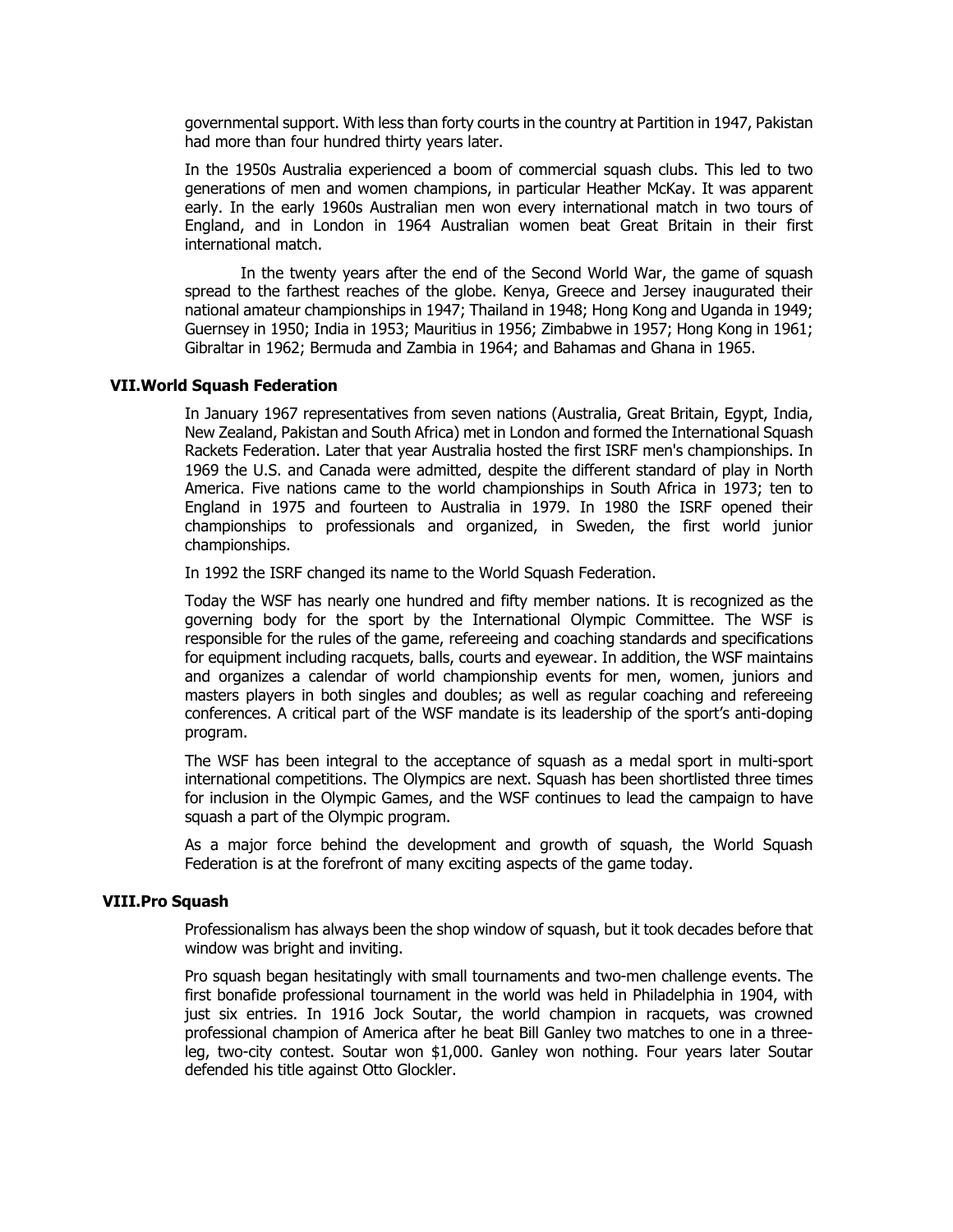In 1928 a group of American teaching pros formed the United States Professional Squash Racquets Association (the original forerunner of today's Professional Squash Association) and two years later the USPSRA organized its first national tournament in Boston.

In other countries, pro squash also took a long while to solidify. In Great Britain, the grandlynamed Professional Championships of the British Isles was started in 1920 and the men's British Open in 1930. Until 1948 both events were two-man challenge tournaments, a homeand-home played at two different London clubs on two different days. (The Professional Championships ended after 1961.)

After the Second World War, matters improved. The Australian Open, started in 1939, was revived in 1947. The next year the Scottish Open was launched and the British Open moved to the Lansdowne Club—with a knockout draw, the British Open established itself as the world's leading pro event, the so-called Wimbledon of squash. In 1954 the U.S. Open was started in New York; in 1966 it amalgamated with a newer Canadian Open to form the North American Open and the U.S. Open only reappeared in 1985. India started a professional championship in 1953 and the Egyptian Open was started in 1958.

By the 1970s enough events existed that teaching pros were able to leave their clubs and become full-time touring pros. Just like there were two types of squash courts, there were two squash tours on them, hardball and softball.

In the late 1970s the men's pro hardball tour, now called the World Professional Squash Association, reinvigorated pro squash in North America and in the 1980s reached more than \$600,000 in prize money and visited more than thirty cities across the continent. Americans like Mark Talbott and Ned Edwards, Canadians like Michael Desaulniers and Clive Caldwell, Mexicans like Mario Sanchez and the Pakistani-born, Toronto-based Sharif Khan dominated the tour. The richest event in the 1980s in pro squash was the \$75,000 North American Open, held on a stage at Town Hall in New York.

Men's pro softball was equally successful. After the dominance of the Khan family (a member of the family—Hashim, Azam, Roshan or Mohibullah—won the British Open thirteen straight years), the star of the late 1960s was Jonah Barrington. A six-time British Open champion, Barrington was the first pro to cut himself off from the clubs and earn his entire living from tournaments, exhibitions and clinics. In 1970 he organized a five-man barnstorming tour of Asia that led to the formation of the International Squash Players Association in 1973 and the creation of a viable men's pro softball tour.

The ISPA launched a World Open championship in 1976. Heather McKay and Geoff Hunt, two legendary Australians, won their draws. McKay was famous for not losing a squash match for eighteen straight years, and Hunt, a seven-time British Open champion, was renowned for his amazing physical and mental endurance. Other dominant pros were Australians like Ken Hisco, Rodney and Brett Martin and Chris Dittmar, New Zealand's Ross Norman and Englishmen like Phil Kenyon and Gawain Briars. An exciting group of players came from Pakistan. Following in the footsteps of Hashim Khan were such giants as Hiddy Jahan, Gogi Alauddin and Qamar Zaman (who won the 1975 British Open). The 1980s were dominated by Jahangir Khan and the 1990s by Jansher Khan.

In 1993 the WPSA and the ISPA merged to form the Professional Squash Association—the men's world tour—and pro hardball squash disappeared.

Pro women's squash came into existence in the 1970s. In 1974 the British Open finally lived up to its name by offering prize money and allowing pros to enter the women's draw. Three years later the first pro hardball event for women, the Bancroft Open in New York was played for a prize pool of \$6,500; Heather McKay won the event. In the 1980s American women created a pro hardball tour (named consecutively the Association of Women's Professional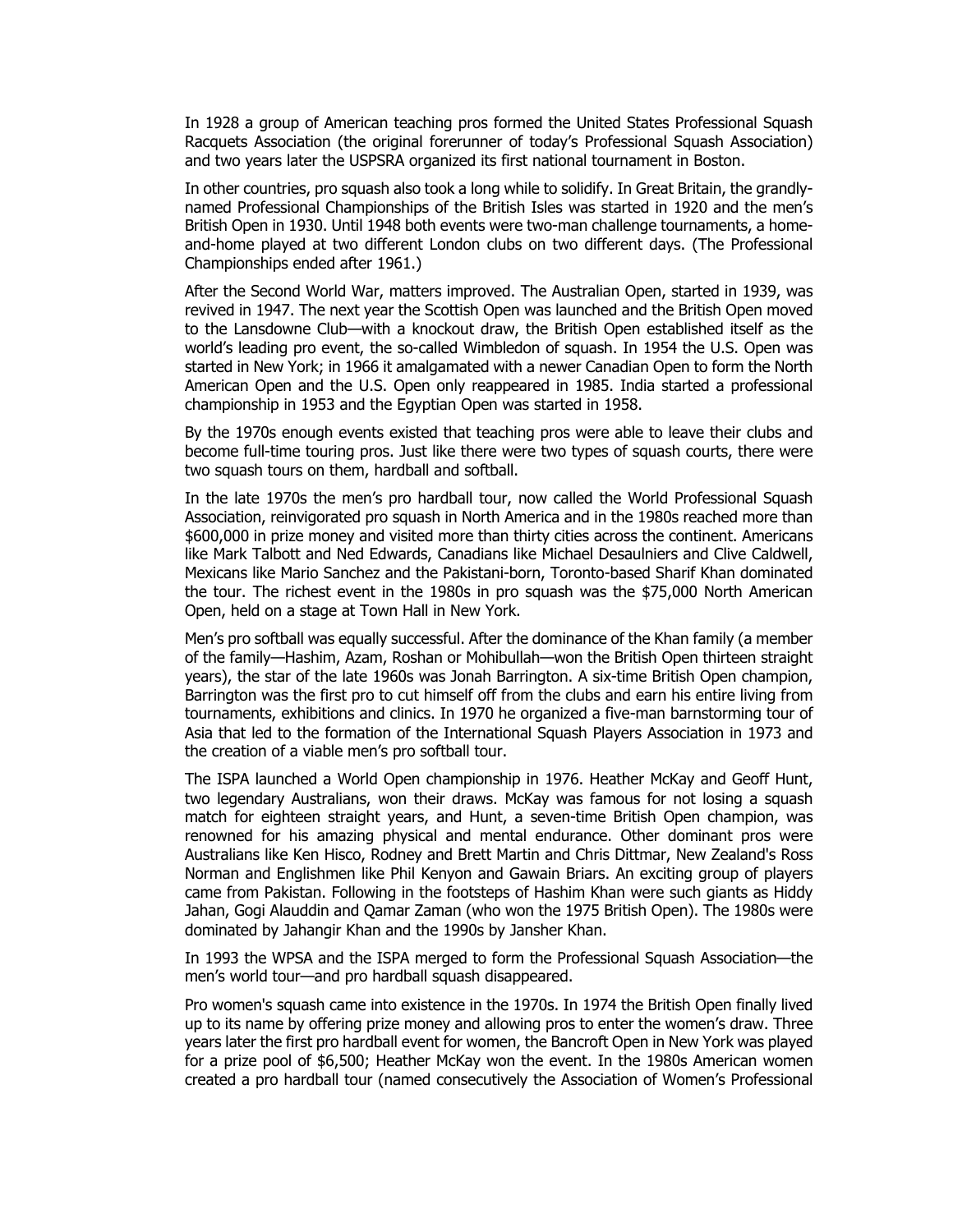Squash, then the Women's American Squash Association and finally the Women's American Squash Professionals Association).

In softball, women were even more successful. In the late 1970s a group of women founded the Women's International Squash Rackets Federation to coordinate world championships. Janet Morgan Shardlow, the ten-time British Open champion, chaired the WISRF. At the same time teaching pros like Angela Smith and Sue Cogswell became full-time touring pros. In 1983 the Women's International Squash Players Association came into being to coordinate pro events and produce world rankings. The top early WISPA players were Susan Devoy of New Zealand and Vicki Hoffman Cardwell of Australia; Devoy won eight British Opens. In the 1990s Michelle Martin of Australia captured six British Opens in a row. She was followed by Sarah Fitz-Gerald, another Australian, who earned five world titles; and then Nicol David of Malaysia, who was ranked world No.1 for one hundred and nine consecutive months, the all-time record.

In recent years, women's pro squash has blossomed. In 2013, US Squash ensured that there was parity between the men's and women's prize monies in the U.S. Open. This move led to a global effort to achieve prize-money parity in all major squash tournaments, an initiative that was reached in just four years. In 2015 the men's association (the PSA) and the women's association (then called the Women's Squash Association) merged under the PSA banner.

Becoming one of the few sports where the men and women's tours were managed together, the new PSA experienced tremendous growth. This was coupled with improvements in broadcasting squash, both on the internet and on television, under the umbrella of the PSA's broadcast company SquashTV.

#### **IX.Doubles**

Doubles began at the Racquet Club of Philadelphia in 1907 when Fred Tompkins, the pro at the club, erected a forty-five feet by twenty-five court. After the First World War, dozens of clubs across North America built courts and an amateur circuit of tournaments sprung up. In 1933 the U.S. squash association started a men's and women's national championship; Squash Canada launched their men's version a year later (and women in 1985).

Pro doubles started with the founding of the Heights Casino Open in 1938 in Brooklyn, New York. In the 1980s the pro doubles circuit included more than a half dozen events with a total prize money of \$100,000; in the 1990s this increased to ten or twelve events and \$150,000. In 2000 the tour's players separated from the PSA and formed the International Squash Doubles Association; in 2012 it was reconstituted as the Squash Doubles Association. In 2007 a women's pro doubles association began promoting a circuit of events. Today there are two-dozen pro events across the continent with a total prize money purse over \$500,000. Every two years the associations help host the World Hardball Doubles; the most recent event featured players from nineteen countries.

The game is growing. Today there are a hundred and fifty active hardball doubles courts in North America, a sixth of those having been built in the past decade. In addition, there are courts in Tijuana, Mexico, at the Royal Bangkok Sports Club in Thailand, at the Tanglin Club in Singapore and at the Raintree Club in Kuala Lumpur.

There is just one left in Great Britain. In 1935 four hardball doubles courts were built there: at St. John's Wood Squash Club, Prince's Club and Ladies' Carlton Club in London and at the Edinburgh Sports Club in Scotland. Starting in 1937 the Squash Rackets Association held national doubles tournaments for both amateurs and professionals and England played Scotland in an annual Test match in doubles. The Second World War led to the destruction of the St. John's Wood and Ladies Carlton courts and Prince's closed, but Edinburgh still maintains its court.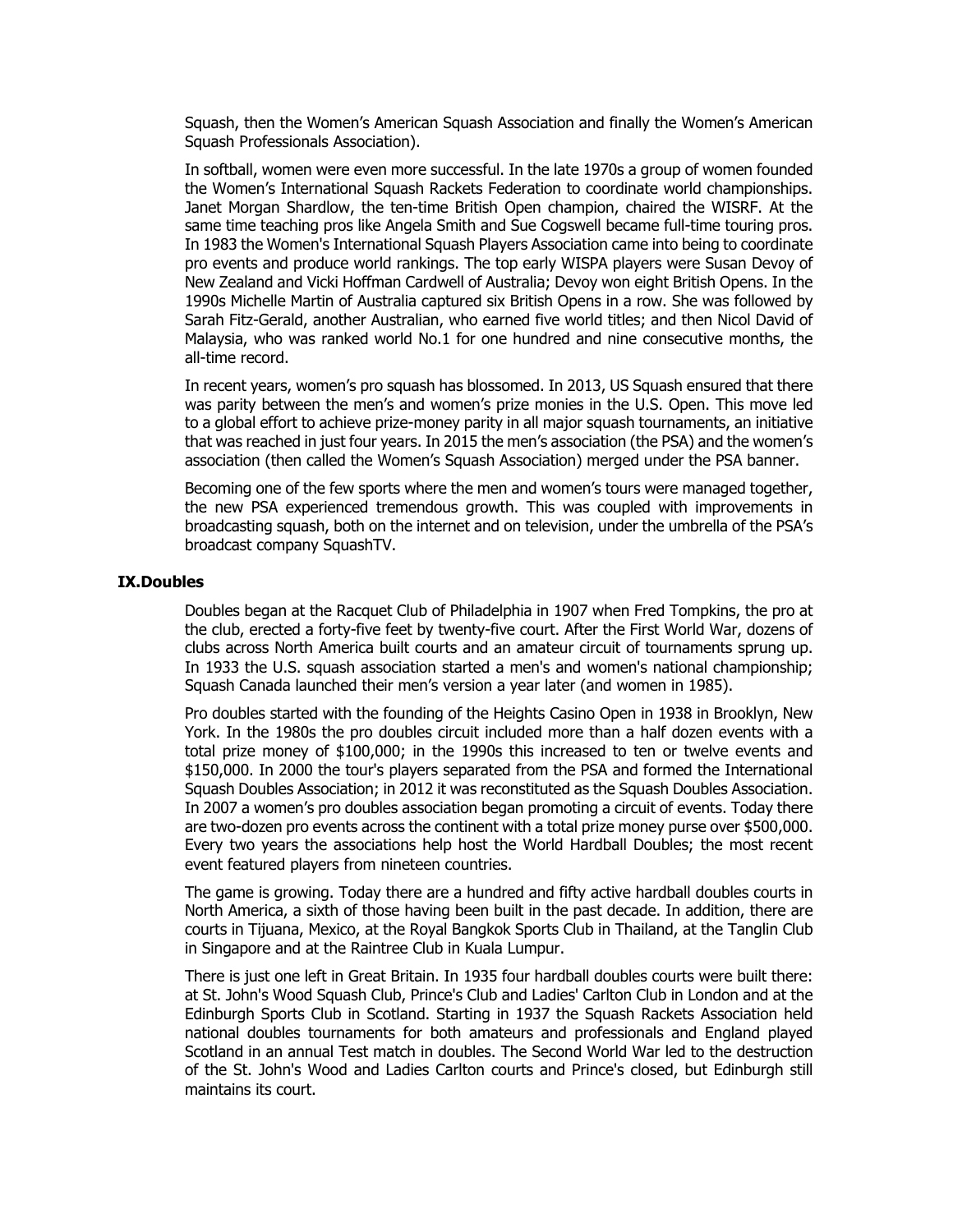Today softball doubles is the norm outside North America. In 1988 the Royal Automobile Club constructed two softball doubles courts at their Woodcote Park clubhouse outside London. The courts were thirty-two feet by twenty-five, which was proclaimed the standard softball doubles width. With sliding wall technology made common by the German-based court building company ASB, the inchoate game appeared around the world. In 1997 the first World Softball Doubles Championships were held in Hong Kong and it has been held intermittently ever since. Since 1998 the biggest showcase for softball doubles has been the men's, women's and mixed doubles events at the Commonwealth Games.

# **X.Resurgence**

In the last couple of decades of the twentieth century, squash completely changed.

Squash entered as a medal sport all the multi-sport international events except the Olympics: Maccabiah Games (starting in 1977); Pan-American Games (1995); World Games and World University Games (1997), Commonwealth Games and Asian Games (1998), Arab Games (1999) and World Masters Games (2002). This brought in a tremendous amount of public exposure and governmental support.

In the 1980s the three pro tours—the men's hardball (WPSA), the men's softball (ISPA) and the women's softball (WISPA) helped bring mountains of media attention and corporate support. Thousands came to the British Open when it was at the Wembley Conference Centre.

Moreover, the showpiece of squash now became a show. Because of advances in all-glass, portable court technology, tournament promoters could put an event on in iconic or communal places that brought the game into the public's eye: the Great Pyramids of Giza in Cairo, Symphony Hall in Boston, Grand Central Terminal in New York, a shopping mall in Kuala Lumpur, a soaring atrium at Canary Wharf in London, a park in Colombia and waterfront locales like the harbour in Hong Kong and El Gouna and Sharm El-Sheikh in Egypt and the Cayman Islands in the Caribbean.

Courts appeared in every possible country and in every possible guise. For the first time, public clubs became the catalyst for growth and the shedding of squash's elitist image. In many countries, squash went from being a private game at a few exclusive clubs to an accessible public sport. In Ireland, for example, in 1972 there were ninety-four courts; a decade later there were five hundred and fifty courts, most of them public. Denmark had just one three-court club in Copenhagen before the commercial boom: it leapt to fourteen clubs with fifty courts. Japan had no courts until 1971; in a dozen years it boasted eighty courts at twenty-two clubs. Switzerland had one court in 1970 and a hundred and sixty a dozen years later. Argentina launched their national championships in 1966; Malawi and Trinidad in 1967; Iran in 1968; Finland and Monaco in 1969; Mexico, Nigeria and Singapore in 1970; Ethiopia in 1972; Brunei, Jamaica, Japan and Switzerland in 1973; Guyana in 1974; Kuwait in 1975; Italy in 1976.

By the new millennium, fifty thousand courts were being used in nearly two hundred nations. Squash was everywhere: from Andorra to Zimbabwe, from the southernmost court in Ushuaia, Chile to the northernmost court on Svalbard Island inside the Arctic Circle. All five continents have produced world champions. More than thirty nations have a player ranked in the top one hundred in the world rankings.

West Germany formed a national association in 1974 and started their national championship in 1975; in 1976 the ASB court construction firm started building squash courts. Since then ASB has become a global force in court innovation and Germany has the third highest number of courts in the world.